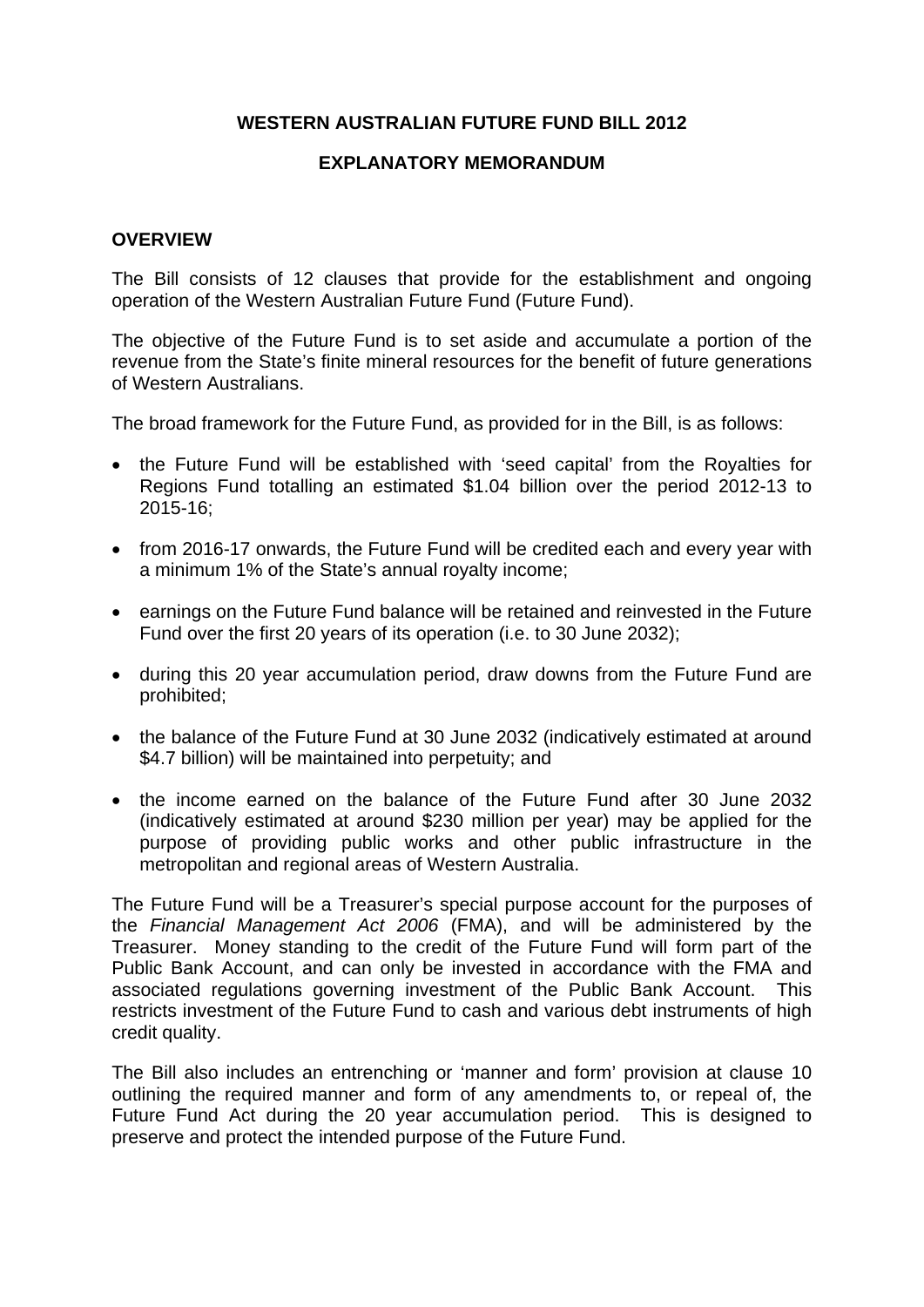### **CLAUSE NOTES**

Outlined below is a brief description of each clause of the Western Australian Future Fund Bill 2012.

#### **Clause 1: Short Title**

When enacted, the Act will be cited as the *Western Australian Future Fund Act 2012*.

### **Clause 2: Commencement**

Provides for sections 1 and 2 of the Act to come into operation on the day on which the Act receives the Royal Assent. The rest of the Act comes into operation on the day after the Royal Assent.

### **Clause 3: Terms Used**

Defines terms used in the Act.

### **Clause 4: Purpose of Act**

Outlines the purpose of the Act, which is to provide for the accumulation of a portion of the revenue from the State's mineral resources and other money for the benefit of future generations through the establishment of the Western Australian Future Fund.

#### **Clause 5: Western Australian Future Fund**

Clause 5(1) establishes the Future Fund for the purpose stated in section 4.

Clauses 5(2) and 5(3) establish the Future Fund as a Treasurer's special purpose account under the *Financial Management Act 2006*  (FMA), to be administered by the Treasurer.

Clause 5(4) requires that the balance of the Future Fund is to be held in the Public Bank Account, as defined in the FMA. Money standing to the credit of the Future Fund is not to be invested other than in accordance with the FMA and associated regulations (regulation 5 of the *Financial Management Regulations 2007*) governing the investment of money in the Public Bank Account. This means that money standing to the credit of the Future Fund can only be invested:

- with authorised deposit taking institutions with a credit rating not lower than 'BBB-' or 'Baa3';
- in debt securities that are quaranteed by the government of the Commonwealth or of a State or Territory; and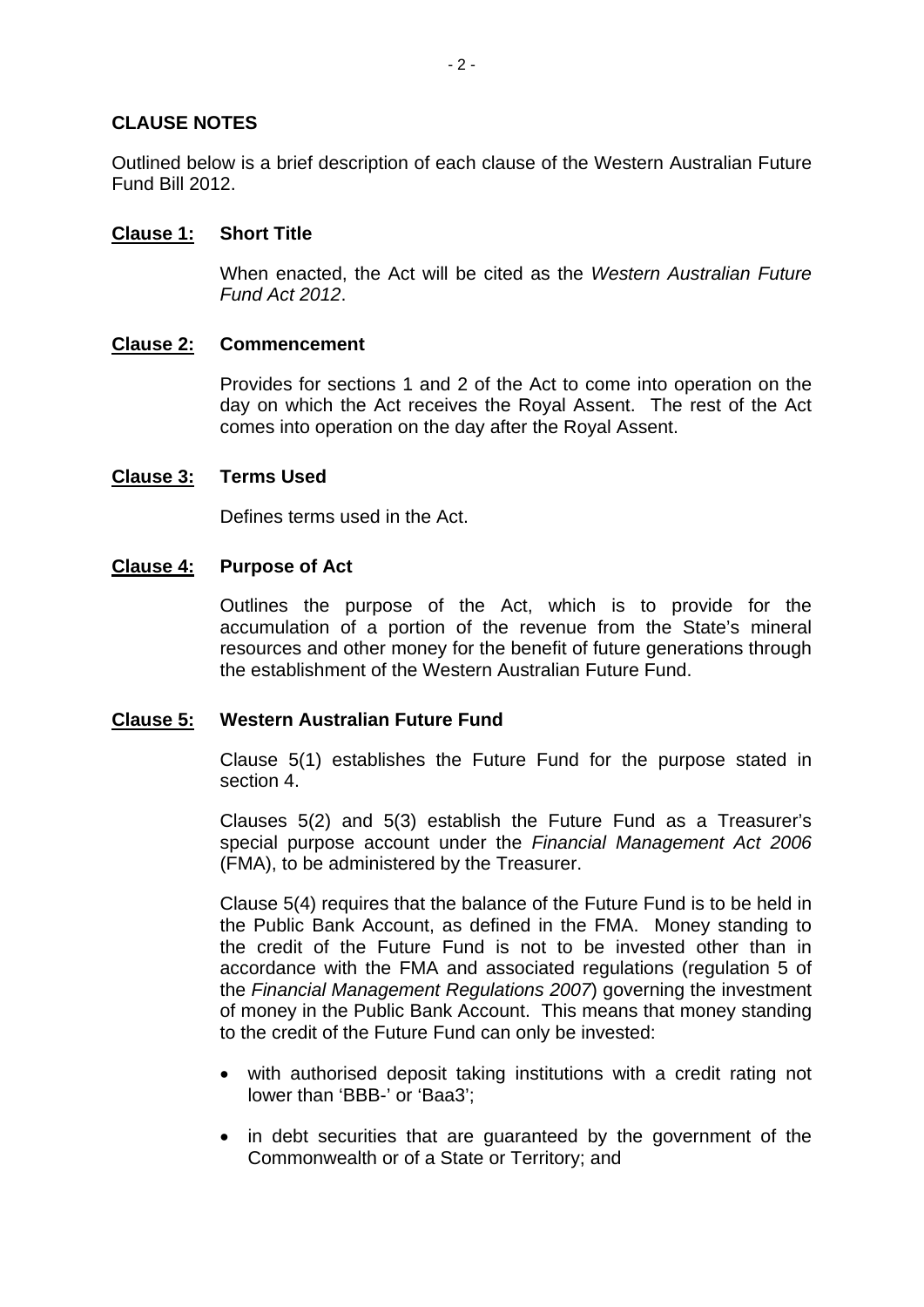• in debt securities issued in Australia by a corporation, subsidiary or institution with a credit rating not lower than 'A' or 'A2'.

# **Clause 6 Credits to Future Fund from Royalties for Regions Fund**

In conjunction with clause  $6(4)$ , clause  $6(1)$  authorises the immediate transfer of an amount of **\$297.7 million** from the Royalties for Regions (RfR) Fund to the Future Fund. This is the first instalment of the RfR 'seed capital' to be transferred to the Future Fund (totalling an estimated \$1.04 billion over the period 2012-13 to 2015-16). The \$297.7 million amount in clause 6(1) comprises:

- a \$25 million per annum efficiency dividend applied to the RfR Fund from 2009-10 to 2012-13 (\$100 million over the four years), equivalent to the 3% efficiency dividend implemented in the 2009-10 Budget;
- an unspent balance of \$97.7 million from 2009-10 that has been maintained in the RfR Fund since that time (in 2009-10, actual royalty income was below the budget forecast for that year, and the Government decided not to spend the RfR portion of the difference); and
- an amount of \$100 million, being the 25% RfR component of the forecast revenue from the increase in the royalty rate on iron ore 'fines' in 2012-13 (in the 2011-12 Budget, the Government announced that it would remove, in stages, the concessional royalty rate then applying to iron ore 'fines' (5.625%), with a 6.5% royalty rate applying in 2012-13 and the full 7.5% 'lump' iron ore royalty rate applying from 2013-14).

Subclause (2)(a) defines the amount to be transferred from the RfR Fund to the Future Fund on 1 July 2013. Based on current (2012-13 Budget) forecasts, this amount is currently estimated to total **\$259.8 million**, which comprises:

- the 25% RfR component of the forecast revenue from the increase in the iron ore 'fines' royalty rate to 7.5% from 2013-14 (subclause (2)(a)(i)). This is currently estimated to be \$234.8 million, with the actual amount to be transferred on 1 July 2013 to be based on the forecast increase in royalty revenue due to the increased royalty rate on iron ore 'fines' as estimated by the Under Treasurer at the time of the 2013-14 Budget; and
- a continuation of the previously mentioned \$25 million efficiency dividend on the RfR Fund in 2013-14 (subclause (2)(a)(ii)).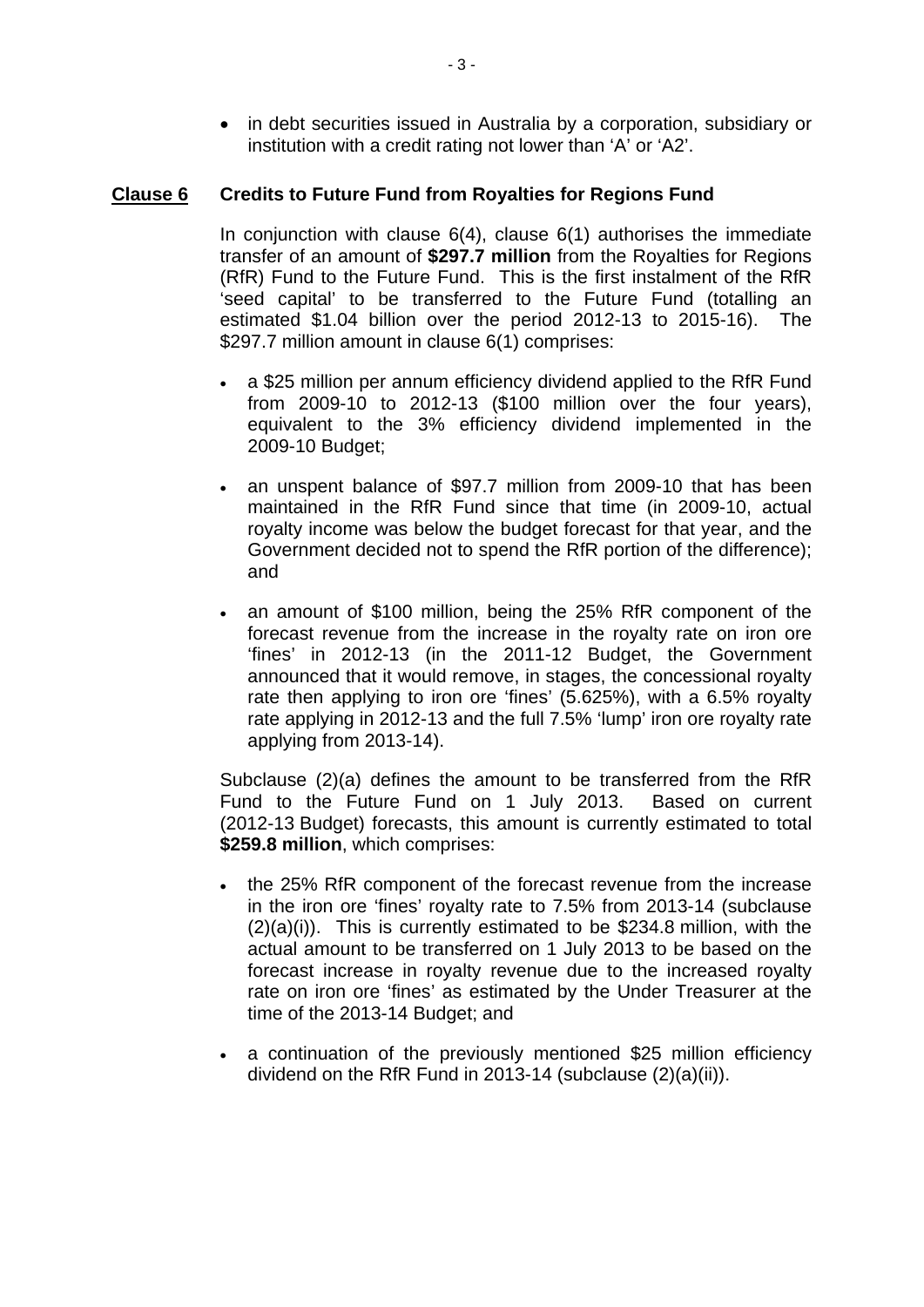Subclause (2)(b) defines the amounts to be transferred from the RfR Fund to the Future Fund on 1 July 2014 and 1 July 2015. Based on current (2012-13 Budget) forecasts, these amounts are currently estimated to be **\$241.6 million** and **\$243.8 million** respectively. The actual amounts to be transferred on 1 July 2014 and 1 July 2015 will be based on the forecast increase in royalty revenue due to the increased royalty rate on iron ore 'fines' as estimated by the Under Treasurer at the time of the 2014-15 Budget and 2015-16 Budget respectively.

Clause 6(3) defines terms used.

Clauses 6(4) and 6(5) require that the above amounts transferred from the RfR Fund to the Future Fund are to be charged to the RfR Fund, credited to the Future Fund, and taken to be expenditure authorised under section 9 of the *Royalties for Regions Act 2009*.

## **Clause 7 Credits to Future Fund from Forecast Royalty Income**

Clause 7(a) requires that in 2016-17 and each subsequent financial year, the Future Fund is to be credited with an amount equal to 1% of the forecast royalty income for that year.

Clause 7(b) provides a standing appropriation which authorises the transfer of the amounts described in clause 7(a) from the Consolidated Account to the Future Fund.

## **Clause 8 Additional Money Credited to Future Fund**

Clause 8(1) provides that the Treasurer may credit to the Future Fund any amount in addition to the amounts provided for under sections 6 or 7. Depending on future economic and financial circumstances, this provides scope for a future government to, for example, allocate more (but not less) than 1% of the State's royalty income to the Future Fund. Any such amounts will require Parliamentary approval of the relevant appropriation item.

Subclause (2)(a) requires that income derived from the investment of money standing to the credit of the Future Fund, is to be credited to the Future Fund.

Subclause (2)(b) provides that the Treasurer may credit to the Future Fund any other money lawfully made available to the Future Fund. This covers potential contributions that may be made direct to the Future Fund (i.e. funds not charged to the Consolidated Account), including, for example, a contribution from a private entity.

## **Clause 9 Application of Future Fund**

Clause 9(1) defines terms used.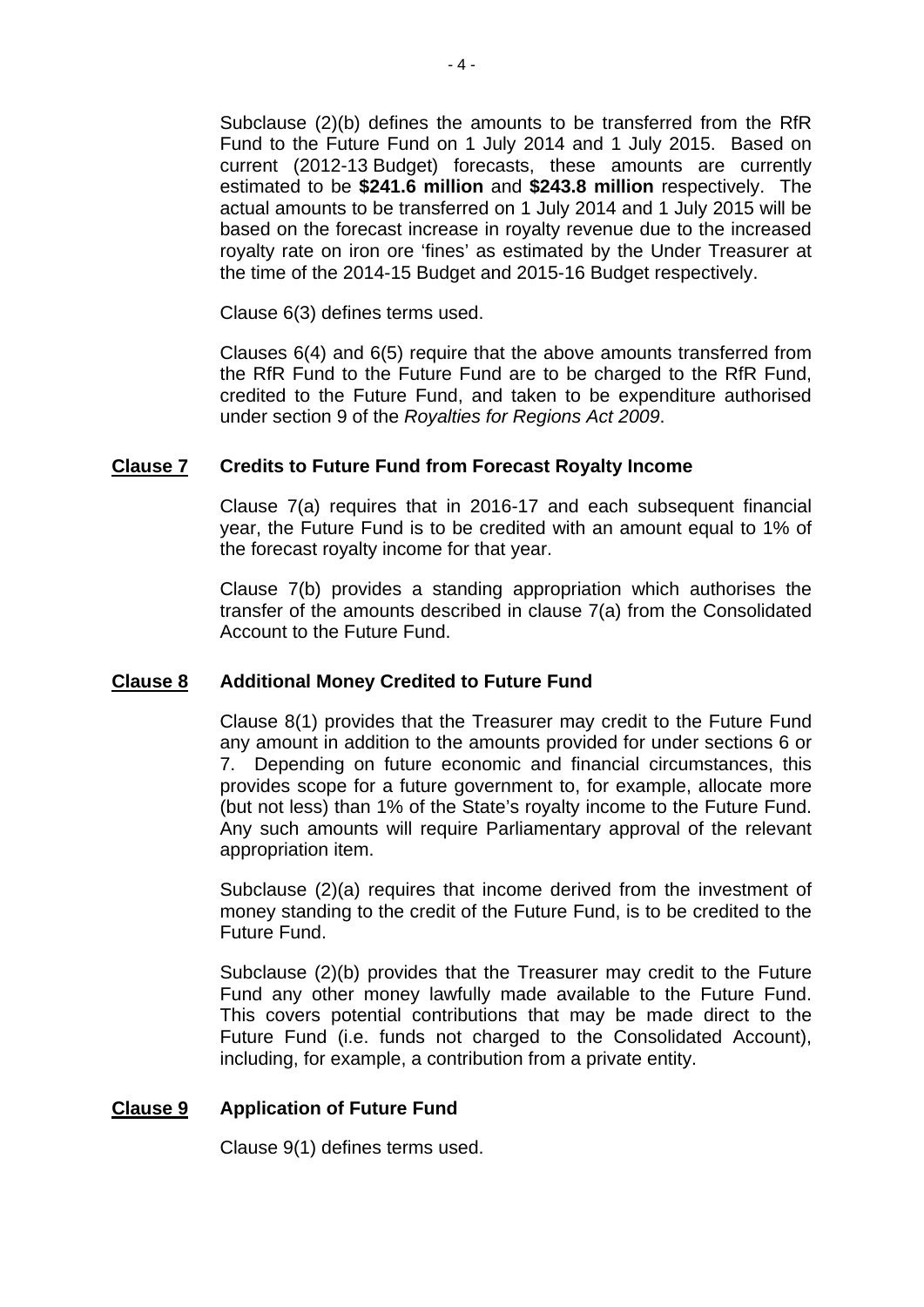Clause 9(2) requires that money credited to the Future Fund under sections 6(4) (i.e. the RfR 'seed capital'), 7 (i.e. the 1% of annual royalty income from 2016-17 onwards), 8(1) (i.e. any additional amounts credited to the Future Fund) and 8(2)(b) (i.e. any other money lawfully made available to the Future Fund), along with income derived on the balance of the Future Fund before 1 July 2032, must be held in perpetuity in the Future Fund and cannot be applied for any purpose. This means that the balance of the Future Fund at 30 June 2032 (indicatively estimated at around \$4.7 billion) will be preserved into perpetuity, and that only the income earned on the balance of the Future Fund after this date can be spent (see clause 9(3)).

Clause 9(3) provides that income earned on the Future Fund balance after 30 June 2032 (indicatively estimated at around \$230 million per annum) may be applied for the purpose of providing public works and other public infrastructure in the metropolitan and regional areas of Western Australia. This is the only purpose to which Future Fund earnings may be applied.

Clause 9(4) requires that the Treasurer and the Minister for Regional Development reach agreement on an appropriate division of the Future Fund's income between the metropolitan area and the regions, and the purposes for which the income is to be applied in the regions. The form of this agreement is not legislated.

Clause 9(5) allows the Minister for Regional Development to consult with the Western Australian Regional Development Trust in considering the application of the Future Fund in the regions.

Clause 9(6) provides that the Treasurer cannot give a direction in relation to the Future Fund under section 20 of the FMA. This means that the Treasurer cannot use section 20 of the FMA to transfer any of the cash balance in the Future Fund to the Consolidated Account, thereby ensuring the purpose of the Future Fund is preserved and protected over time.

Clause 9(7) provides that section 12 of the FMA does not apply to the Future Fund. Section 12 of the FMA allows the Treasurer to apply any money standing to the credit of the Public Bank Account to make any lawful payment. To ensure the purpose of the Future Fund is preserved and protected over time, clause 9(7) prohibits the application of section 12 of the FMA to the Future Fund.

#### **Clause 10 Manner and Form of Amendment or Repeal during Accumulation Period**

Clause 10(1) defines the term 'accumulation period', which is the period to 30 June 2032 during which the Future Fund's balance is accumulating and draw downs from the Future Fund are prohibited.